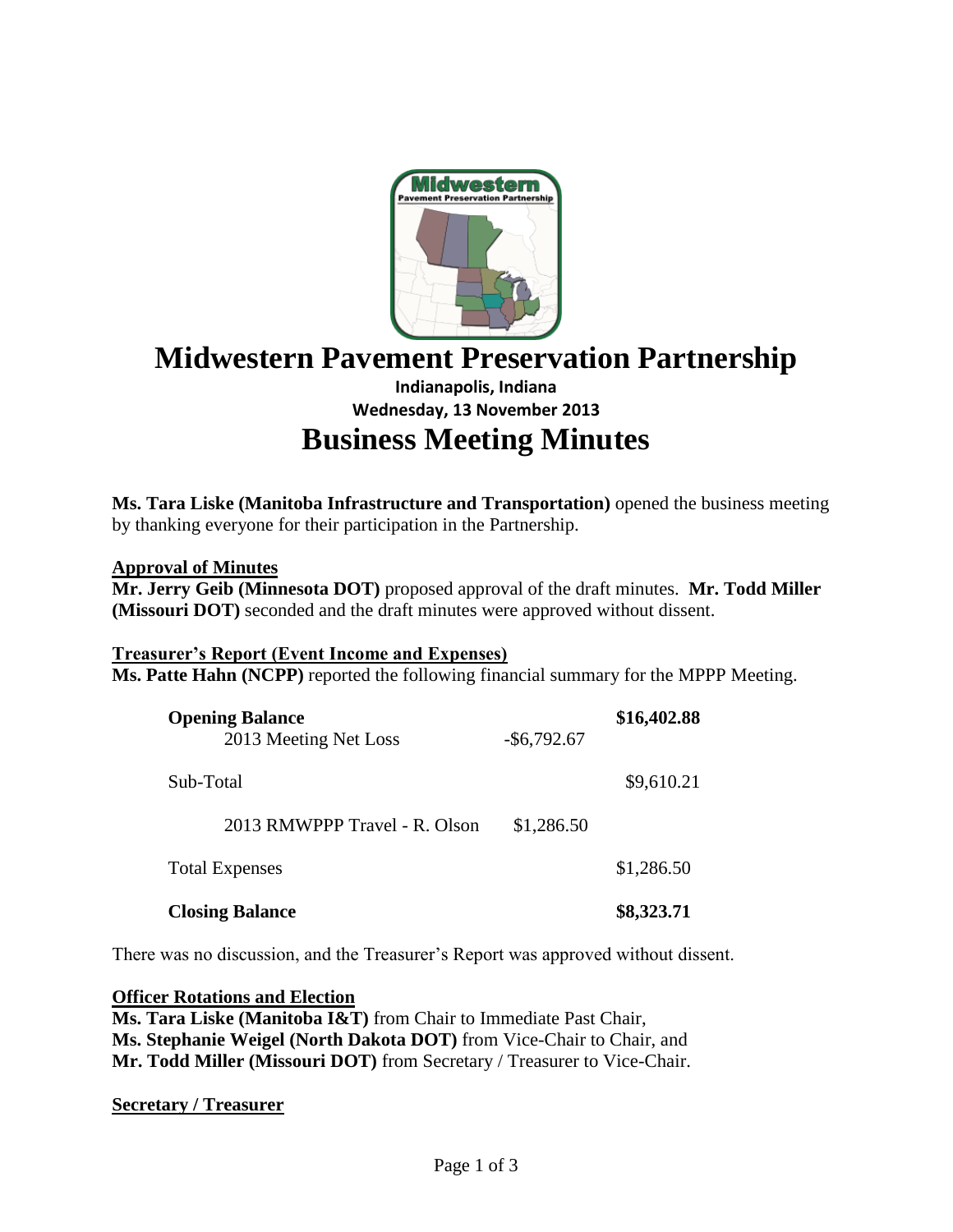**Mr. Todd Shields (Indiana DOT)** nominated **Mr. Francis Todey (Iowa DOT)** as Secretary / Treasurer. **Mr. Miller** seconded, there was no discussion, and **Mr. Todey** was elected unanimously.

The **2014** Meeting is scheduled for Minneapolis, Minnesota from  $2<sup>nd</sup>$  to  $5<sup>th</sup>$  September 2014. **Mr. Miller** volunteered Missouri to host the **2015** Meeting and will consult with the NCPP on a location.

# **Task Force Reports**

**Ms. Hahn** stressed the importance of keeping the Task Forces moving forward and producing deliverables. This will require effective communications among members which can be facilitated through telephone conference calls. **Ms. Hahn** volunteered the NCPP's assistance in formulating draft agendas and arranging conference calls using scheduling services such as "Meet-O-Matic" and "Go To Meeting".

#### **Best Practices for Longitudinal Joint Construction and Maintenance**

**Mr. Colin Durante (Pavement Technology, Inc.)** proposed discontinuing the Longitudinal Joints Task Force. **Mr. Miller** seconded and the proposal was approved unanimously.

## **Public Communication on the Benefits of Pavement Preservation**

Some members had experienced difficulty in accessing the *"Campaign Awareness Toolkit* located on the right column of the TSP home page. For the MPPP, the Username is **mpppmember** and the Password is **ToolPress**. The resulting page displayed may be titled **"Not Logged In"**. If this occurs, click **"here"**.

After **Mr. Geib** recommended discontinuing this Task Force, **Mr. Roger Olson (Minnesota DOT)** proposed discontinuing the Public Communications Task Force. **Mr. Miller** seconded and the proposal was approved unanimously.

#### **New Products and Processes**

**Mr. Durante** discussed the AASHTO Product Evaluation List (APEL) and the FHWA's website<sup>1</sup>. He told the group that information about APEL and Guidance on Patented  $\&$ Proprietary Product Approvals was available under "News"<sup>2</sup> on his company's website.

The group decided to postpone discontinuing this Task Force until after agencies had a chance to look at APEL and the federal websites.

#### **Preservation Product Performance Evaluations**

**Mr. Miller** proposed retaining this Task Force, but to combine it with the Task Force on New Products and Processes under the leadership of **Mr. Durante**. **Mr. Gill Hedman (South Dakota DOT)** seconded and the proposal was approved unanimously.

#### **Contractor Certification**

<sup>&</sup>lt;sup>1</sup> <http://www.fhwa.dot.gov/construction/cqit/propriet.cfm>

<sup>&</sup>lt;sup>2</sup> <http://pavetechinc.com/pavement-maintenance-news.asp>